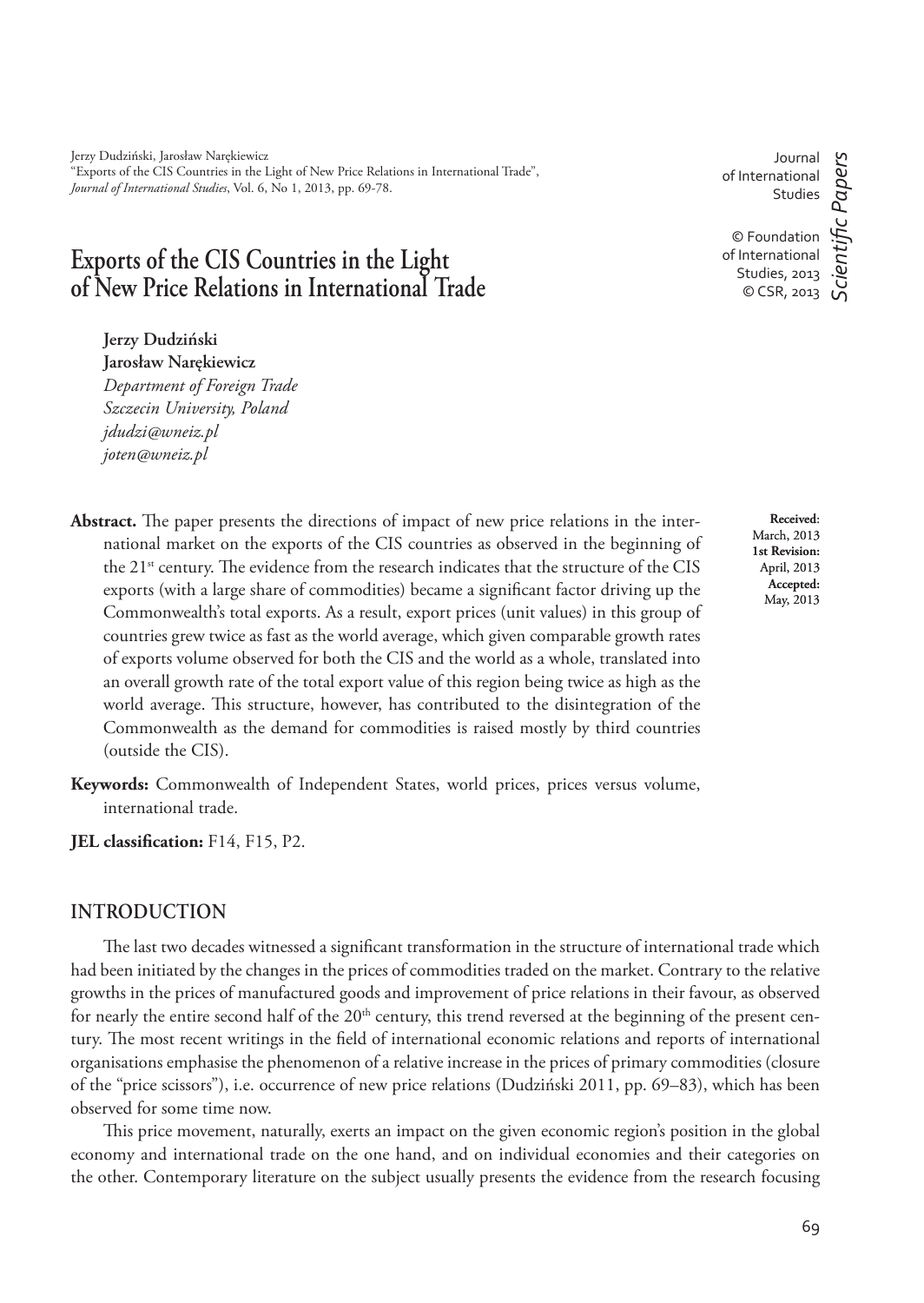on two major groups of countries – developed and developing economies, and tends to neglect transition economies. The countries forming the Commonwealth of Independent States seem to be a particularly interesting example of the latter group due to their increasing economic potential and role in the global trade.

The aim of the paper is to explore the impact of the changes in export prices and new price relations on the CIS export and its dynamics in the years 2000-2011. In the course of the analysis the authors emphasise also the role of other determinants, including the changes in the exports volume as well as the transformation in the CIS export structure.

## **PRICE MOVEMENTS IN INTERNATIONAL TRADE IN THE BEGINNING OF THE 21ST CENTURY**

Over the last two decades the international trade has witnessed an absolute as well as relative (in relation to manufactured goods) increase in the prices of food and resources (Figure 1). This tendency seems to be longterm. The surge in primary commodity prices – noted in absolute terms since 2003 (and in relative terms since 2004) – has been interrupted only once, in 2009 (in terms of the annual average growth). Between January 2010 and April 2011 another surge in the prices of primary commodities was observed. Afterwards, however, the prices of food and resources, as well as those of manufactured goods, became relatively stable.



Figure 1. Relations between the prices of primary commodities and manufactured goods in international trade in 2001–2012 (prices of manufactured goods = 100)



The price relations shown above are worthy of attention also for another reason – under dynamic changes in the prices of primary commodities, the prices of manufactured goods (which accounted for approx. 65% of the total goods traded in the world) were rising at a moderate rate. Between 2002 and 2008, i.e. during the resource boom, the world export prices of manufactured goods increased only by 39% (in terms of US dollars), whereas the average prices in the global exports increased by 60% (UNCTAD 2012, p. 234). In that last period also the prices of food and resources were changing dramatically, yet their increases were accompanied by soaring inflation all over the world. In the 21<sup>st</sup> century the situation has changed, as faster growths in the prices of commodities can no longer be explained by the global inflation since the prices of manufactured goods (which determine the level of inflation) have been recently rising really slowly and in 2012 they even dropped by 2.1%, according to preliminary estimates.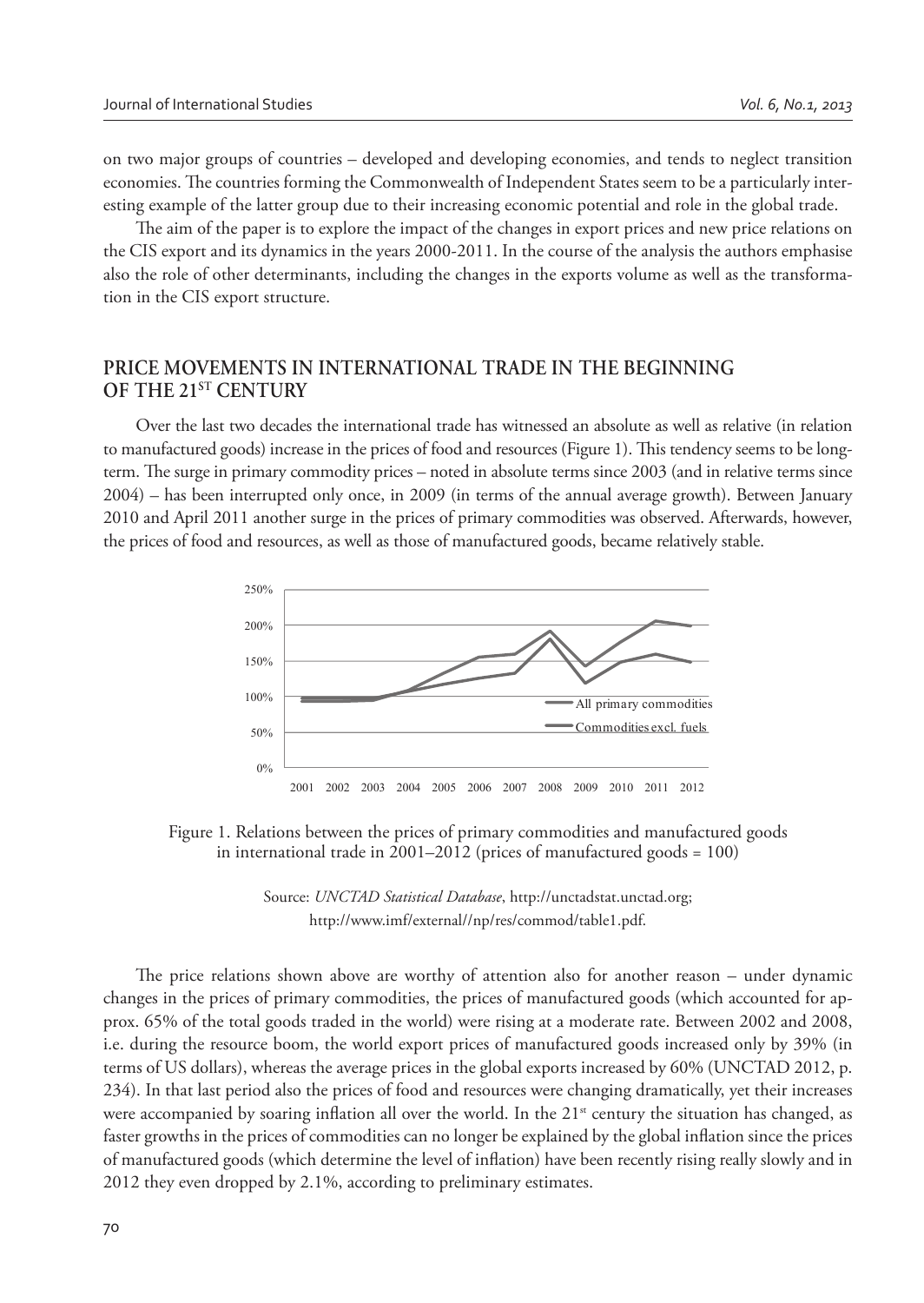This moderate growth rate of the prices of manufactured goods explains also the improvement in price relations in favour of primary commodities in international trade. It seems to have been affected by two relatively new phenomena related to the globalisation of the world economy. The first one is connected with the structural changes witnessed in the global export, involving a rising share of manufactured goods, usually originating in low-production-cost developing economies. Its relevance has been emphasised within the so-called new trade theory and new economic geography, a concept developed by P. Krugman (Dudziński 2012, pp. 744–754). It has been observed since the 1990s and has undoubtedly contributed to the improvement in the price relations observed in that period. The second phenomenon, related to the deregulation of international financial markets and more intense activity of financial investors in commodity markets, has been witnessed since the late 2000s. It has significantly contributed to the closure of the price scissors in international trade in favour of primary commodities.

The first phenomenon has been contributing to the relative decrease in the prices of manufactured goods in the global export. The second one, on the other hand, has reinforced the relative rises in commodity prices through boosting trade in international commodity markets and integration between commodity and financial markets.

# **CIS COUNTRIES AND THEIR POSITION IN INTERNATIONAL TRADE**

The Commonwealth of Independent States was established in December 1991 as a result of an agreement signed by leaders of 11 former USSR republics. Since its establishment, the Commonwealth has been an economic and political union, very similar to a confederacy in its form, and has aimed to fill the void left by the collapse of the USSR. Even though the agreement has been open to both other former republics and other countries in general, the composition of the Commonwealth has virtually not changed (Demjaniuk  $2011$ , pp.  $164–165$ ). The CIS is internally diverse in terms of economic potential. Russia is its unquestionable leader; in 2011 it accounted for more than 76% of the Commonwealth's GDP and 66% of its exports. Kyrgyzstan, on the other hand, the smallest economy of the group, has a GDP which is more than 320 times lower than Russia's.

Table 1

| Category      |                           | 2001   | 2003   | 2005   | 2007    | 2009   | 2011    |  |
|---------------|---------------------------|--------|--------|--------|---------|--------|---------|--|
| Intra-exports | value<br>(USD millions)   | 30.420 | 39,524 | 61,306 | 99.932  | 87,107 | 96,625  |  |
|               | $%$ of total <sup>a</sup> | 21.46  | 20.61  | 18.01  | 19.34   | 19.47  | 13.08   |  |
| Intra-imports | value<br>(USD millions)   | 33,637 | 43,327 | 63.896 | 103.035 | 86.982 | 139,371 |  |
|               | $%$ of total <sup>b</sup> | 33.90  | 31.24  | 28.35  | 26.05   | 25.04  | 24.68   |  |

Intra-exports and intra-imports of the Commonwealth of Independent States in 2001–2011

<sup>a</sup> Total CIS export.

b0 Total CIS import.

Source: *UNCTAD Statistical Database*, http://unctadstat.unctad.org.

In 1993 the CIS member states signed a declaration on creating a common market offering free mobility of commodities, services, capital and workforce. Nearly twenty years later it is difficult to evaluate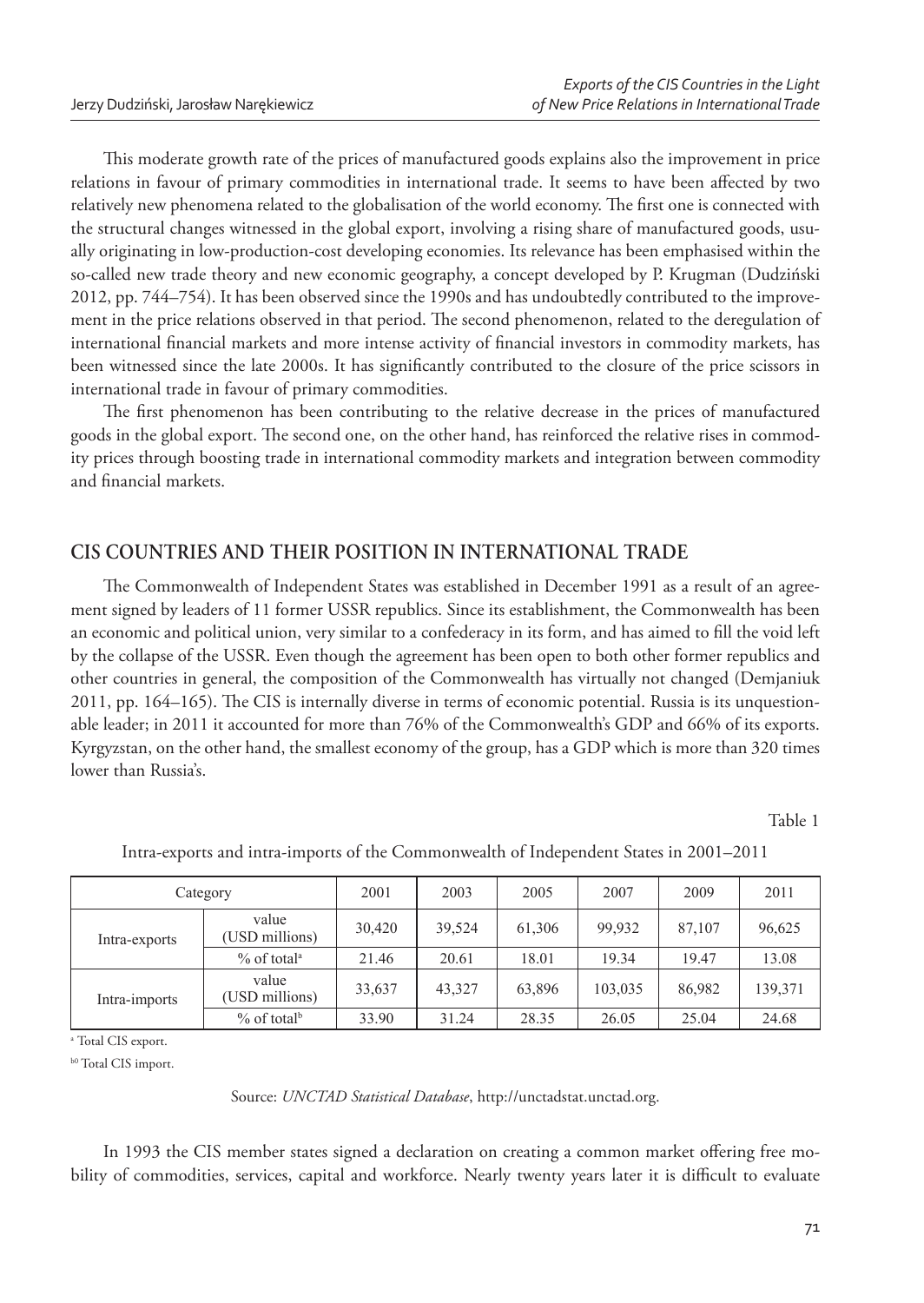unambiguously the effects of the CIS efforts towards economic integration (or rather re-integration) of the former USSR republics. So far the efforts towards creating a common market have failed. Moreover, it seems an equally unrealistic goal also for the nearest future, given that the 1990s witnessed a sudden deterioration of the traditional economic relations among the CIS countries, and also the early  $21^{st}$  century saw a clear downward tendency in this area (Table 1)<sup>1</sup>. It seems both understandable and in compliance with the theory of the international economic integration as the countries which emerged after the collapse of the USSR were not attractive trade partners to each other as a result of the lack of complementary economic structures. Owing to similar commodity structures of their exports, after 1991 the CIS countries became competitors in the markets of third countries instead (Demjaniuk 2011, p. 169). Moreover, virtually all the CIS member states suffered from deterioration in their export structures, which involved a shrinking share of manufactured goods in total exports. According to some authors, Belarus is the only CIS country which avoided this downward tendency in the exports of manufactured goods (Shelburne, Pidufala 2006, p. 5).

Table 2

| Country                   | 2000  | 2001  | 2003  | 2005  | 2007  | 2009  | 2011  |
|---------------------------|-------|-------|-------|-------|-------|-------|-------|
| <b>Total CIS</b>          | 2.248 | 2.332 | 2.571 | 3.261 | 3.698 | 3.588 | 4.323 |
| Armenia                   | 0.005 | 0.006 | 0.009 | 0.009 | 0.009 | 0.006 | 0.007 |
| Azerbaijan                | 0.027 | 0.037 | 0.039 | 0.073 | 0.152 | 0.169 | 0.189 |
| <b>Belarus</b>            | 0.114 | 0.120 | 0.131 | 0.152 | 0.173 | 0.170 | 0.226 |
| Kazakhstan                | 0.137 | 0.144 | 0.175 | 0.265 | 0.341 | 0.345 | 0.485 |
| Kyrgyzstan                | 0.008 | 0.008 | 0.008 | 0.006 | 0.009 | 0.013 | 0.011 |
| Republic of Moldova       | 0.007 | 0.009 | 0.010 | 0.010 | 0.010 | 0.010 | 0.012 |
| <b>Russian Federation</b> | 1.630 | 1.647 | 1.797 | 2.319 | 2.529 | 2.424 | 2.866 |
| Tajikistan                | 0.012 | 0.011 | 0.011 | 0.008 | 0.010 | 0.008 | 0.007 |
| Turkmenistan              | 0.039 | 0.044 | 0.048 | 0.047 | 0.057 | 0.040 | 0.071 |
| Ukraine                   | 0.260 | 0.263 | 0.305 | 0.326 | 0.352 | 0.318 | 0.376 |
| Uzbekistan                | 0.044 | 0.044 | 0.042 | 0.045 | 0.057 | 0.086 | 0.073 |

| The role of CIS countries in the world exports in the years 2000-2011 (as %) |  |  |  |  |  |  |  |  |  |  |  |  |  |  |  |  |
|------------------------------------------------------------------------------|--|--|--|--|--|--|--|--|--|--|--|--|--|--|--|--|
|------------------------------------------------------------------------------|--|--|--|--|--|--|--|--|--|--|--|--|--|--|--|--|

Source: as for Table 1.

Within the CIS a certain integration tendency has emerged towards forming smaller regional structures, grouping several countries, and organisations. Some of them can boast more – although failing to meet expectations – progress in the integration process (Żołądkiewicz 2012, pp. 307–310; Demjaniuk 2011, pp. 173–178).

CIS countries as a group play a relatively insignificant part in the global export, although their total share increased from  $2.3\%$  in  $2000$  to  $4.3\%$  in  $2011$  (Table 2). The only individual economy which contributes significantly to the global trade of commodities is Russia, which ranked as  $9<sup>th</sup>$  among the global exporters in 2011. Apart from Russia, only four other CIS member states (Kazakhstan, Ukraine, Belarus and Azerbaijan) account for more than 0.1% of the world export, hence mainly export indicators of these five countries will be subject to further analyses.

<sup>&</sup>lt;sup>1</sup> The data published by the WTO diverges from the UNCTAD data, yet the downward tendency can be observed in both cases (WTO 2012, p. 206).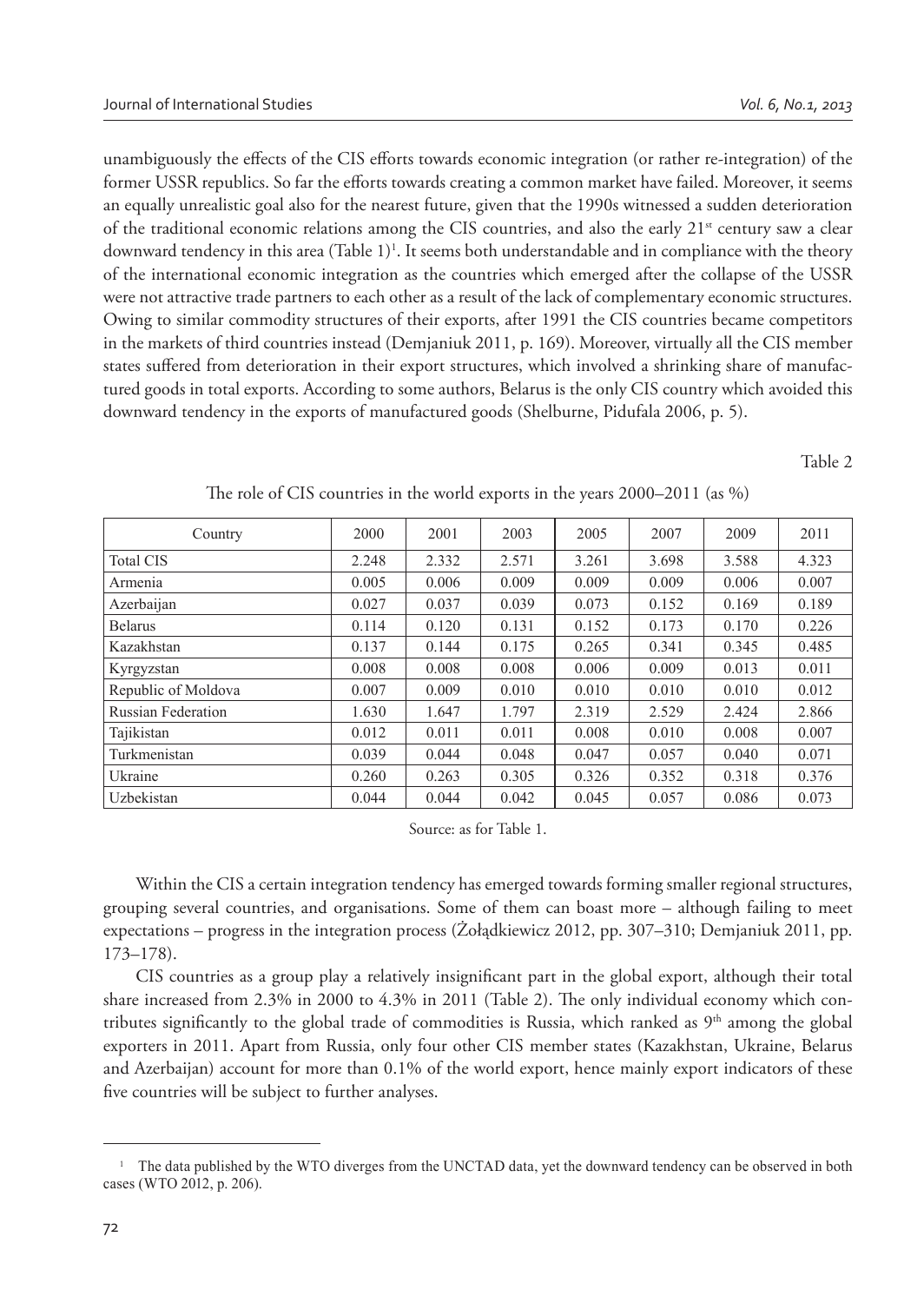# **CHANGES IN THE AVERAGE EXPORT PRICES IN THE CIS COUNTRIES**

The first general conclusion which emerges in the course of analysis of the dynamics of unit value indices in the CIS countries is that they were increasing much faster than the world average. The prices in the global exports grew by only 74% between 2001 and 2011, whereas the same figure reported for the CIS countries amounted to as much as 228%. The differences are therefore huge (Figure 2). These tendencies are, naturally, determined by the price movements observed in the international trade in the  $21<sup>st</sup>$  century, as discussed in the first part of the study. The resource- and fuel-oriented structure of exports of the CIS countries turned out to be their key strength in the light of the new price relations of the last two decades.

Next, we should emphasise that the differences in the growth rates of export prices among the CIS countries are closely related to the share of fuels in their total exports (Figure 3; Table 3). Oil exporters (Russia, Azerbaijan, Kazakhstan, as well as Turkmenistan) reported very high dynamics of export prices, explained mostly by the movement of the world prices of crude oil. The countries with the lowest shares of fuels in their total exports reported much slower changes in their unit value indices (e.g. Ukraine, Belarus).



**Figure 2. Unit value indices of exports in selected CIS countries in 2011 (2000 = 100)**

Source: as for Table 1.

It should be pointed out, however, that the two countries, both with a considerably large share of manufactured goods in their exports (Belarus with approx. 50%, and Ukraine with even more than 60%), noted in 2011 – as related to 2000 – more dramatic price rises than the world average (Belarus – 235, Ukraine  $-256$ , whereas the world average amounted to only 174). This phenomenon may be explained with two factors. On the one hand, the figures are distorted by the low initial levels which serve as bases for comparisons in the analyses of the new countries (after the collapse of the USSR) and their independent economic structures<sup>2</sup>. On the other hand, it may have been determined by a relatively large proportion of oil-related products in the total exports of those countries.

<sup>&</sup>lt;sup>2</sup> The events of the late 1990s have also contributed to the situation. The more important ones include the Russian currency crisis as well as the sharp drop in the prices of certain resources (crude oil in particular).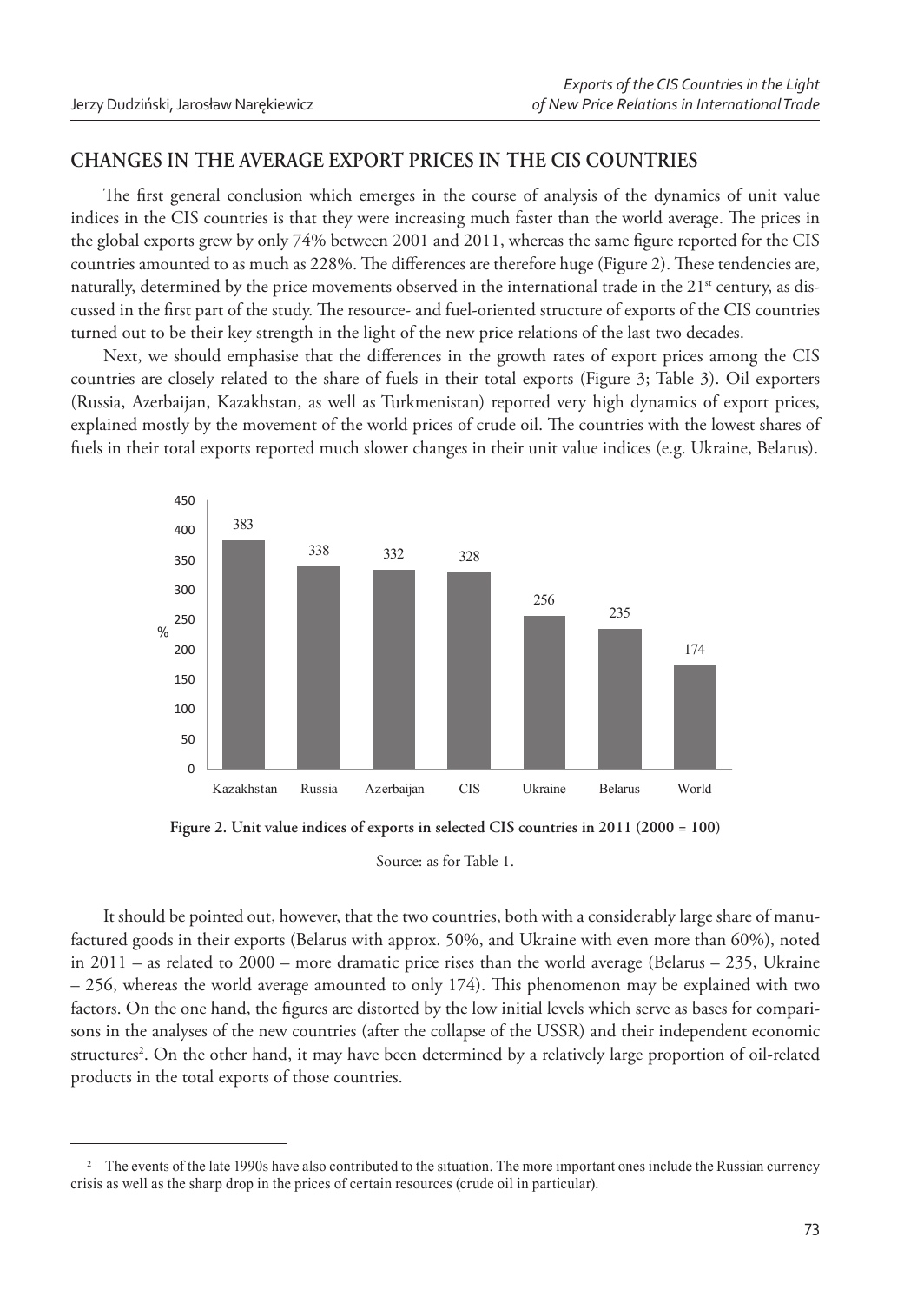

Figure 3. The share of fuels in the total exports in selected CIS countries in 2011 (as %)

Source: as for Table 1.

Table 3

#### Commodity structure of the CIS exports in 2011 (as %, SITC Revision 3)

| Country                   | Agricultural products <sup>a</sup> | Mining products <sup>b</sup> | Manufactured<br>goods <sup>c</sup> |  |  |
|---------------------------|------------------------------------|------------------------------|------------------------------------|--|--|
| Armenia                   | 18.3                               | 54.4(5.8)                    | 26.5                               |  |  |
| Azerbaijan                | 2.0                                | 95.0 (94.7)                  | 2.9                                |  |  |
| <b>Belarus</b>            | 11.0                               | 36.1(35.1)                   | 49.9                               |  |  |
| Kazakhstan                | 3.9                                | 82.6 (70.4)                  | 13.5                               |  |  |
| Kyrgyzstan                | 19.6                               | 35.9 (15.6)                  | 41.5                               |  |  |
| Republic of Moldova       | 41.5                               | 6.9(1.9)                     | 51.5                               |  |  |
| <b>Russian Federation</b> | 4.5                                | 65.1(59.1)                   | 13.5                               |  |  |
| Tajikistan                | 21.7                               | 40.8(1.8)                    | 11.9                               |  |  |
| Turkmenistan              | 17.0                               | 69.3(68.3)                   | 13.5                               |  |  |
| Ukraine                   | 19.8                               | 17.1(8.3)                    | 62.6                               |  |  |
| Uzbekistan                | 24.5                               | 34.8 (14.7)                  | 40.7                               |  |  |
| <b>Total CIS</b>          | 6.8                                | 61.8(54.9)                   | 20.2                               |  |  |

 $A^2$ SITC 0 + 1 + 2 – (27+28) + 4.

 $^{b}$  SITC 27 + 28 + 3 + 68+ 667 + 971; figures for fuels provided in brackets.

 $\cdot$  SITC 5 + 6 + 7 + 8 – (667 + 68).

Source: *UNCTAD Handbook of Statistics 2012*, United Nations, New York–Geneva 2012.

## **DYNAMICS OF THE CIS EXPORTS VOLUME AND VALUE**

Exports volume may be considered as the second (next to the price) synthetic factor determining the total export value. The character of impact of the two factors has been widely discussed in the literature on the subject (e.g. Bożyk 2008, pp. 122–124; Dudziński 1998, pp. 143–170; Orłowska 2013, pp. 100–110),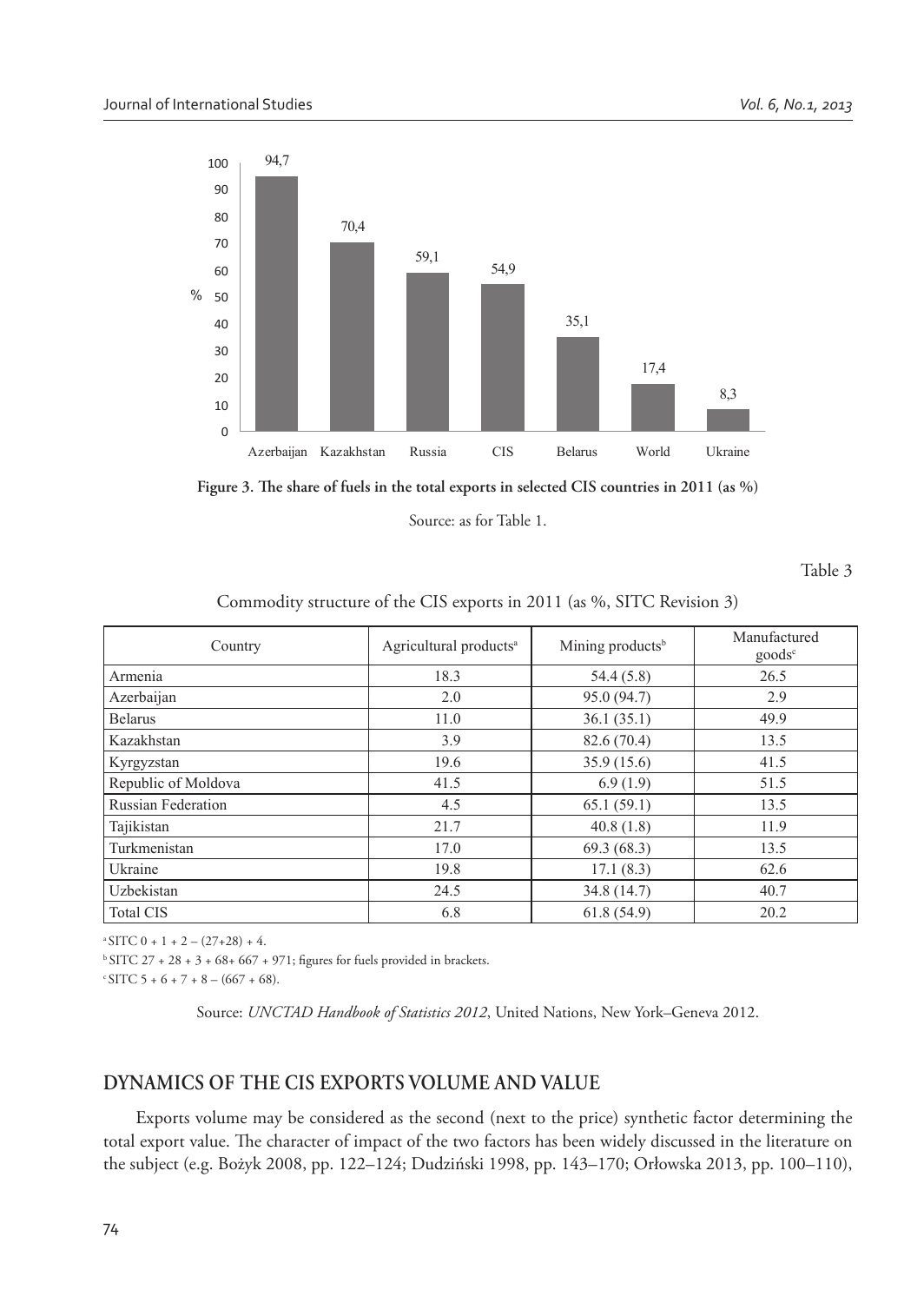owing to the usually inversely proportional relationship between the two variables. Particularly heated discussion – for instance in the second half of the  $20<sup>th</sup>$  century – concentrated on the so-called supply shortages in the exports of underdeveloped countries. Recently this aspect has been explored – from the microeconomic perspective – e.g. within the analysis of the concept of company development strategy (low price versus product differentiation)<sup>3</sup>.

The analysis of the dynamics of the CIS exports volume allows several interesting conclusions to be made (Figure 4). Firstly, the growth rate of the exports volume of the Commonwealth as a whole was similar to the world average (growth of nearly 60%). Secondly, the growth rates varied across the group. What seems interesting is the fact that Russia – the Commonwealth's most important member – reported an only 46% growth rate in its exports volume, which is not only below the world average but also below the majority of other CIS countries. It seems to be related, on the one hand, to the impact of the above-mentioned supply shortages present in Russia's exports of resources, and on the other - to the low initial level used for comparisons in case of other countries. Thirdly, the differences in growth rates of exports volume between individual economies may be considered as an external expression of progress (or difficulties) in economic growth of individual CIS economies.

Special attention should be paid to Azerbaijan, which reported a 6-fold growth in exports volume, similar even to that noted in this period for China (index: 638). Azerbaijan's performance is interesting also from the viewpoint of its exports structure – with unquestionable predominance of resources (fuels account for as much as 95% of the total), whereas China's export is dominated mostly by manufactured goods. In this aspect it should be pointed out that in the years 2000–2011 the growth rate of the global export of mineral resources was nearly twice lower than that of manufactured goods (WTO 2012, p. 202).





Source: as for Table 1.

Of particular interest is the fast increase in the exports volume reported by Kazakhstan (growth of 160%), combined with an extremely high, 70 per cent share of fuels in the total exports, as well as by Belarus (growth of 134%). Also Ukraine with its exports volume which grew by 83%, i.e. above the figure for the CIS as a whole (a 65% increase), is worth mentioning. Another interesting economy is Moldova (with an

<sup>&</sup>lt;sup>3</sup> These issues have been discussed in detail in (Dudziński 1998, pp. 153–161).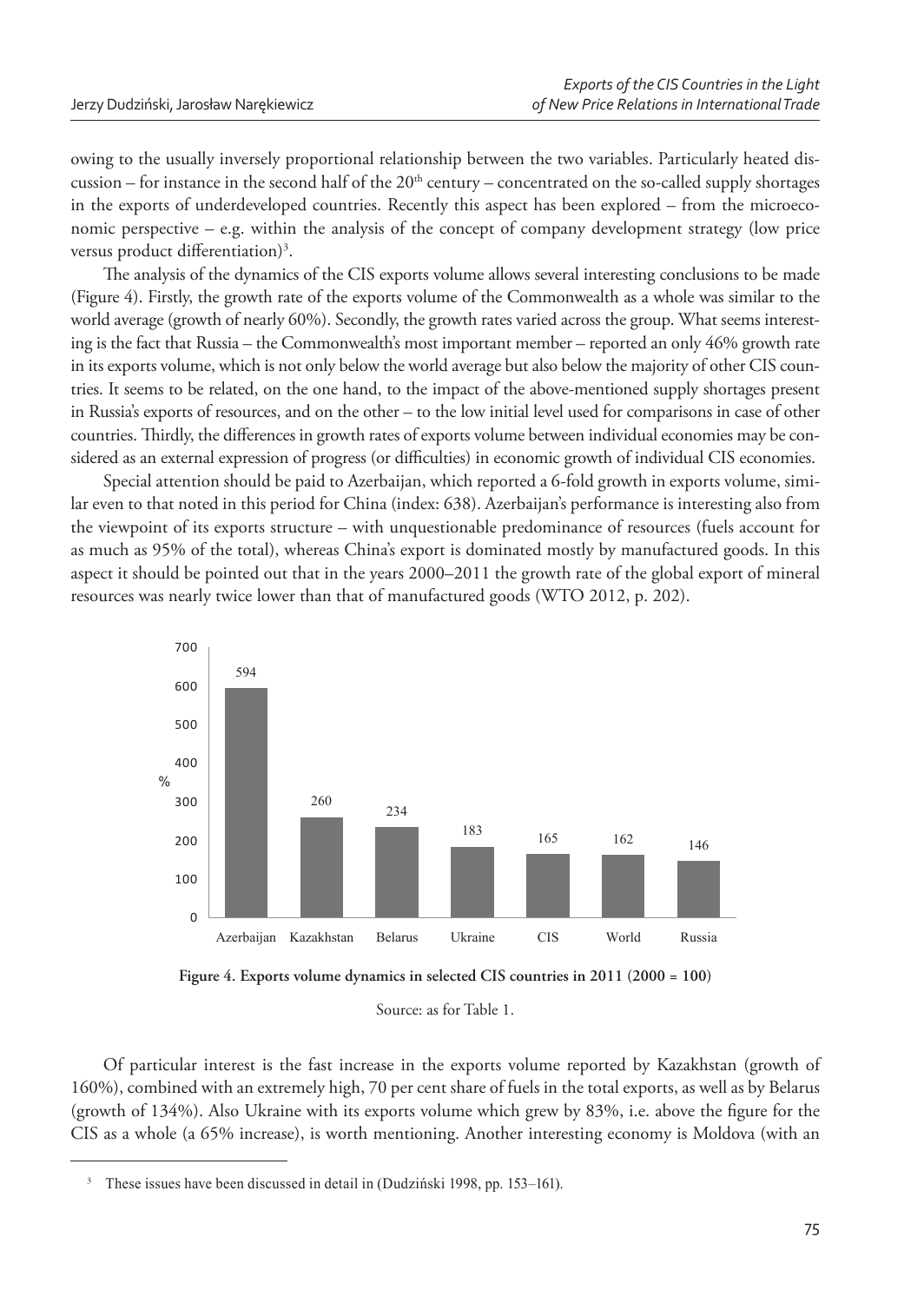increase in volume by nearly 350%). With its high exports volume index and very low dynamics of prices, the country can be considered a good example of the inverse relationship between export price and volume, which has been discussed in the literature, and mentioned above.

When analysing the impact of the exports volume on the total export value, one should not overlook the very poor results of the least wealthy CIS member state, i.e. Tajikistan (noting an absolute 33 per cent drop in exports volume). It could be assumed, therefore, that the results are a reflection of both the development problems of the country which found it difficult to face the new institutional and economic environment after the collapse of the USSR, and the unfavourable effect of the country's geographic location<sup>4</sup>.



**Figure 5. Dynamics of export value in selected CIS countries in 2011 (2000 = 100)** Source: as for Table 1.

Following an analysis of the changes in the total export values reported for the CIS countries, a general conclusion can be reached that individual economies increased their total export more than five-fold in the previous decade (Figure 5). In other words, the total export of the region as a whole was rising twice as fast as the world average. As a consequence, this group of countries, as already mentioned above, has gained in importance from the viewpoint of the global export. The fastest growths were observed, naturally, for countries whose exports were dominated by fuels, i.e. Azerbaijan (a nearly 20-fold growth) and Kazakhstan (10-fold growth). It is interesting to note here that China – i.e. the economy which is most frequently mentioned as an example of rapid export growth – reported in that period only a 7-fold growth.

Two other countries should be mentioned here which also performed extremely well in terms of growth in their exports. The first one is Belarus, which reported a high, more than five-fold growth in its export (which was even more than Russia's), and the other one is Moldova – with a nearly five-fold growth. Their performance is an even better achievement given the unfavourable growth rates in export prices. Tajikistan's exports, in contrast, increased throughout the whole period of analysis only by 60%.

\* \* \*

<sup>4</sup>According to UNCTAD, Tajikistan can be classified as a landlocked developing country next to Armenia, Azerbaijan, Kazakhstan, Kyrgyzstan, Republic of Moldova, Turkmenistan and Uzbekistan (UNCTAD 2012, p. xv).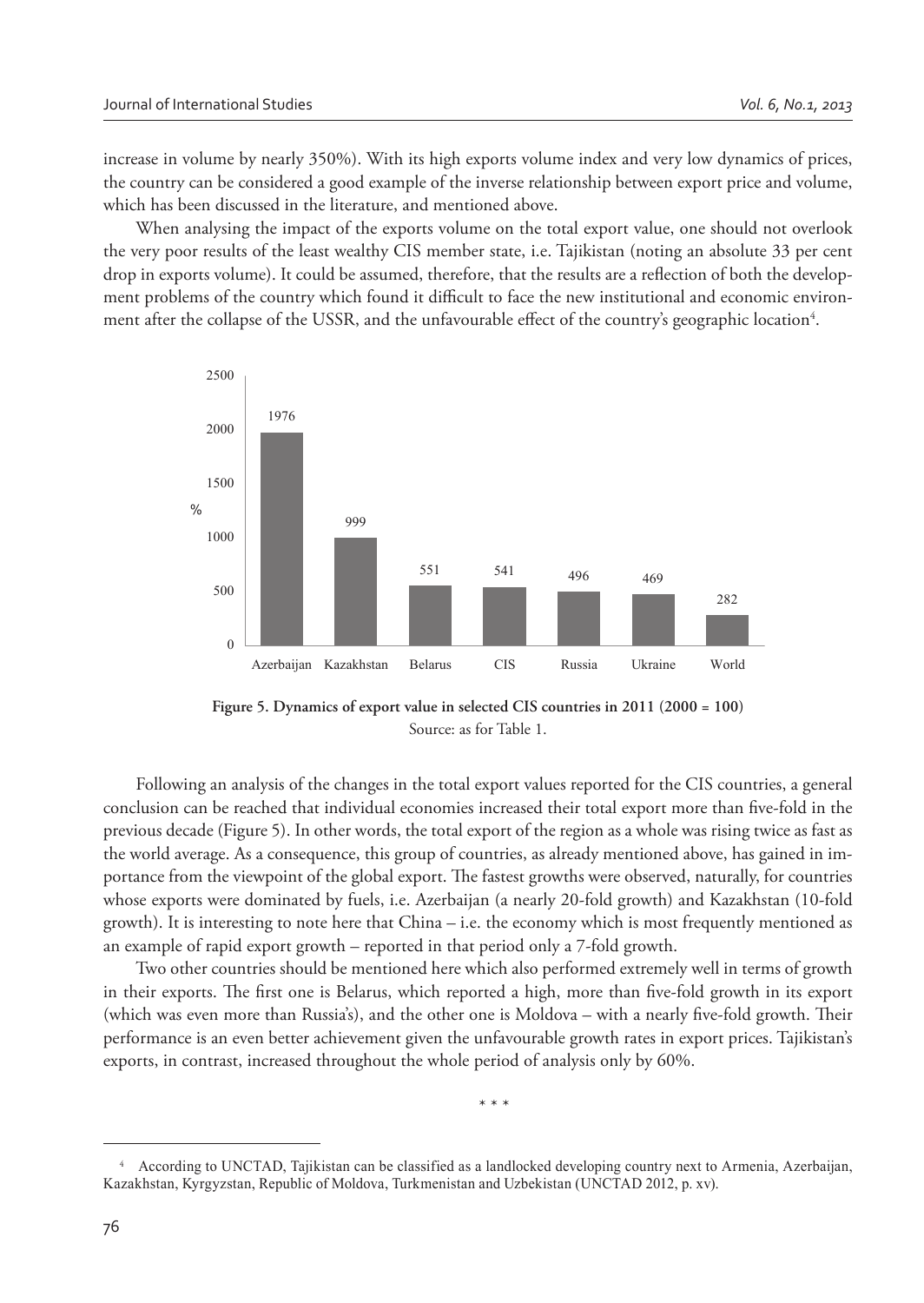To sum up the entire analysis, a general conclusion can be reached that the extremely good performance of the Commonwealth as a whole (in terms of export) may be attributed, first and foremost, to the favourable price relations in the international trade of the 21<sup>st</sup> century. It should not be forgotten that the CIS exports volume increased in that period at the same rate as the world average. Fuel exporters (Kazakhstan, and above all - Azerbaijan) reported above-average export performance owing to their potential of simultaneous strong increase in their exports volume.

In conclusion, we can argue that the tendencies in the CIS export – determined on the one hand by favourable price relations, and on the other – by the structure of exports – contributed to the economic and political disintegration of the whole Commonwealth. The tendencies (mentioned in section two of the study) pushed the export, naturally, outside the group as it is where the demand for the products exported by these countries was raised.

#### **CONCLUSIONS**

The analysis presented in the study leads to several conclusions which can be generalised as follows.

Firstly, the new price relations observed in the 21<sup>st</sup> century in the international trade had different effects on individual regions and countries. In general, they were favourable to the countries and regions whose exports were dominated by primary commodities.

Secondly, both the structure of the national product and the export of the CIS countries turned out to be extremely favourable in the aspect of new price relations. This effect can be best observed in the more than five-fold increase in the value of the CIS exports, which was rising twice as fast as the global export. We can conclude that it is the price movement which contributed most to this export surge based on the fact that the exports volumes reported for both the CIS and the world as a whole were growing at a similar rate.

Thirdly, the favourable price relations and the commodity structure of the CIS export were a natural disintegration factor as it directed the foreign trade from the Commonwealth to third countries.

#### **REFERENCES**

Bożyk P. (2008), Międzynarodowe stosunki ekonomiczne, PWE, Warsaw.

- Demjaniuk R. (2011), Priorytety państw członkowskich i układy regionalne w ramach Wspólnoty Niepodległych Państw (Priorities of membership states and regional arrangements in frames of the Commonwealth of Independent States), Zeszyty Naukowe Uniwersytetu Przyrodniczo-Humanistycznego w Siedlcach, No. 89, Siedlce, pp. 163-180.
- Dudziński J. (1998), Ceny rynku międzynarodowego. Tendencje i mechanizm. Wyd. Naukowe Uniwersytetu Szczecińskiego, Szczecin.
- Dudziński J. (2011), Proces zwierania się cen w handlu międzynarodowym i jego przyczyny, [in:] Gospodarka międzynarodowa - wyzwania i nowe trendy, Zeszyty Naukowe Uniwersytetu Ekonomicznego w Poznaniu No. 179, Poznań, pp.  $69 - 83$ .
- Dudziński J. (2012), Nowe relacje cen a kierunki przekształceń struktury współczesnego handlu międzynarodowego. Wyzwania gospodarki globalnej, Prace i Materiały IHZ Uniwersytetu Gdańskiego, No. 31, Gdańsk, pp. 744-754.
- Orłowska R. (2013), Kształtowanie się cen we współczesnym handlu światowym, [in:] E. Oziewicz, T. Michalski (eds.), Międzynarodowe stosunki gospodarcze, PWE, Warsaw.
- Shelburne, R.C., Pidufala O. (2006), Evolving Trade Patterns in the CIS: The Role of Manufacturing, Discussion Papers Series, September 2006, United Nations Economic Commission for Europe, Geneva.